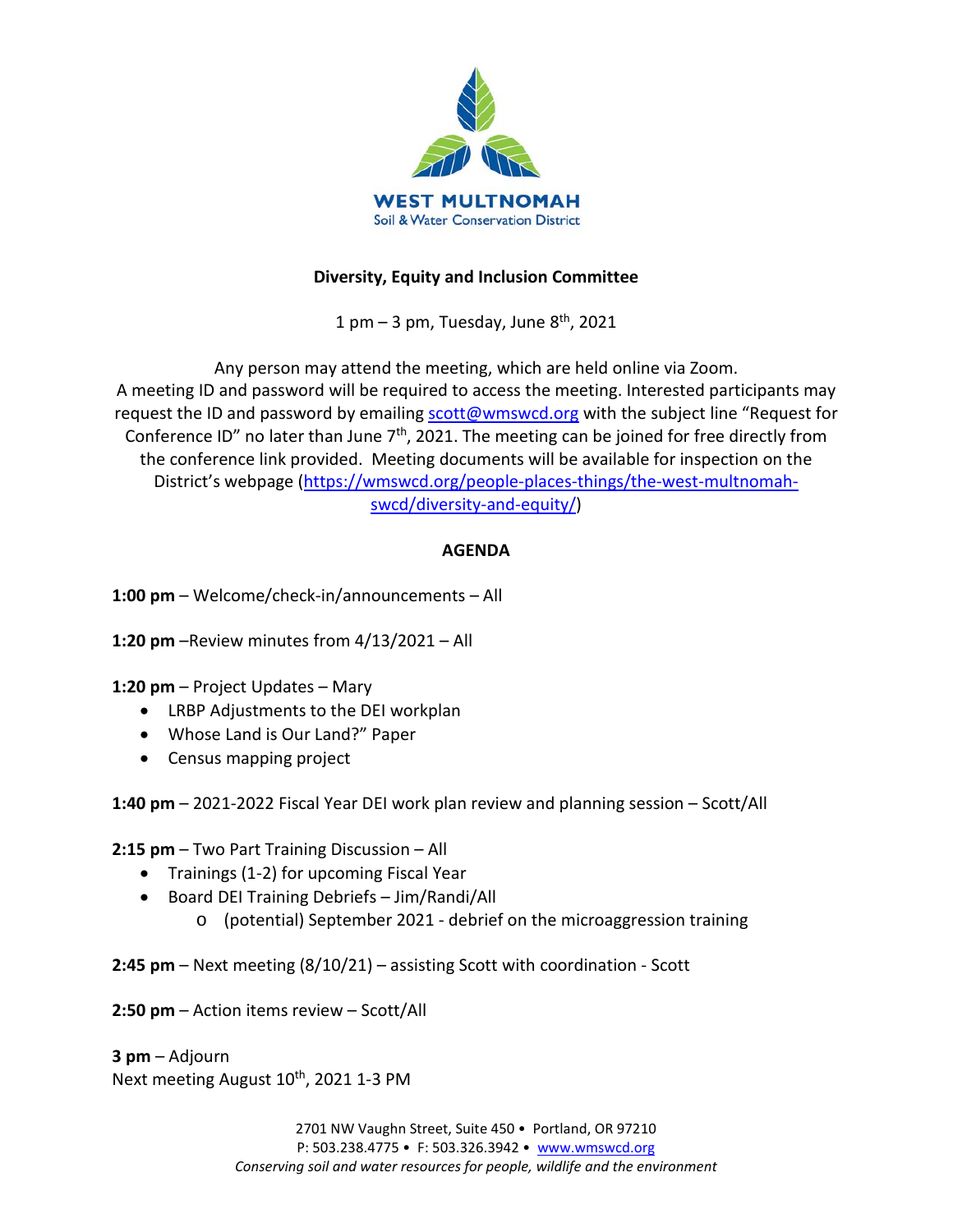#### **DRAFT -- WMSWCD Diversity, Equity and Inclusion (DEI) Committee Meeting Summary – DRAFT April 13, 2021 1:00pm to 3:00 pm, WMSWCD Zoom meeting**

**Attending:** Scott Gall (Chair); Jan Hamer, Mary Logalbo, Renee Magyar, Terri Preeg Riggsby, Randi Razalenti, Isa Rojas, Laura Taylor

**Welcome/Check-In/Announcements –** Scott shared that yet another recent police shooting of an unarmed person of color in Minnesota recently occurred. Isa introduced themselves as the new GIS & Field Conservation Intern, and Board members introduced themselves to Isa. Mary reported that she has not gotten the 1-pager back from Indi of *Whose Land is Our Land?* report, and this is delayed for now.

**Approval of February 9, 2021 Meeting Summary** – Approved by acclimation.

**2021/2022 work plan final review and discussion –** Scott gave background on the origins of the development of the work plan, noting a lot of it came directly from the updated Long Range Business Plan. One item that got cut from the budget is the DEI intern, but the DEI Committee discussed keeping pieces of this in the work plan for leverage of this to be funded next fiscal year as well as begin the process of developing a work plan for this position and identifying a supervisor for this position.

**Review and prioritize DEI Budget –** Scott reviewed all the proposed budget, and highlighted items that were cut out completely or cut down. Items with funding cut out completely included: *Whose Land is Our Land?* report speaker series and hosting a DEI internship; the item that had funding cut back was the Advisory Committee formation. Mary shared that PSU may support the speaker series without the funding. Scott asked the Committee if they felt that any monies should be moved around before finalizing. Mary mentioned affinity groups as an item that we may want to add monies to. The DEI Committee decided to leave off funding in this category, noting that we aren't sure what associated costs there may be, whether or not staff feel the need for affinity groups, and that the DEI Committee Co-Chairs will have flexibility to move designated DEI funding that isn't being used in other categories for these associated costs should they arise.

**Action item:** Discuss upcoming trainings for next fiscal year, including following up with Board training for gender awareness training.

**Juneteenth as District Holiday –** Scott reminded folks that last year Juneteenth was observed by the District, but was not signed on as an official District holiday, and that the Board was to follow up on making this an official holiday. The Board will be considering this at their next Board meeting. Terri and Jim discussed keeping the same number of paid holidays, swapping the Juneteenth holiday out for Presidents' Day. Oregon is currently considering making Juneteenth a paid state holiday. Mary brought up that at the staff meeting we talked about considering having Juneteenth be a day of service vs. having this as a paid holiday day of rest. There was a lot of discussion around this, with no clear conclusion. Randi (with her human resources hat on) was very adamant that the District cannot require service work of any staff on any paid holiday, but rather if someone wants to encourage voluntary group celebration or service associated with a holiday, they should feel free to do so. The DEI Committee felt best about swapping the Juneteenth holiday out for Presidents' Day rather than adding an additional holiday so as to not feel as though we are taking advantage of a holiday primarily celebrated by African Americans with the District being predominately white. The DEI Committee saw the importance of commemorating this holiday to highlight and celebrate the end of slavery. One item that was discussed was that personal days are given to Regular staff and can be used for holidays that are not observed by the District, but it was flagged that interns (temporary employees) are not given personal days.

**Action Item:** Terri requested that Ari (as intern supervisor) email Terri, Jim and Michele regarding personal days for interns, so that they can follow up about this.

#### **Action Items Review**

See above.

**Next Meeting:** June 8, 1:00pm-3:00pm

Notes taken by Randi Razalenti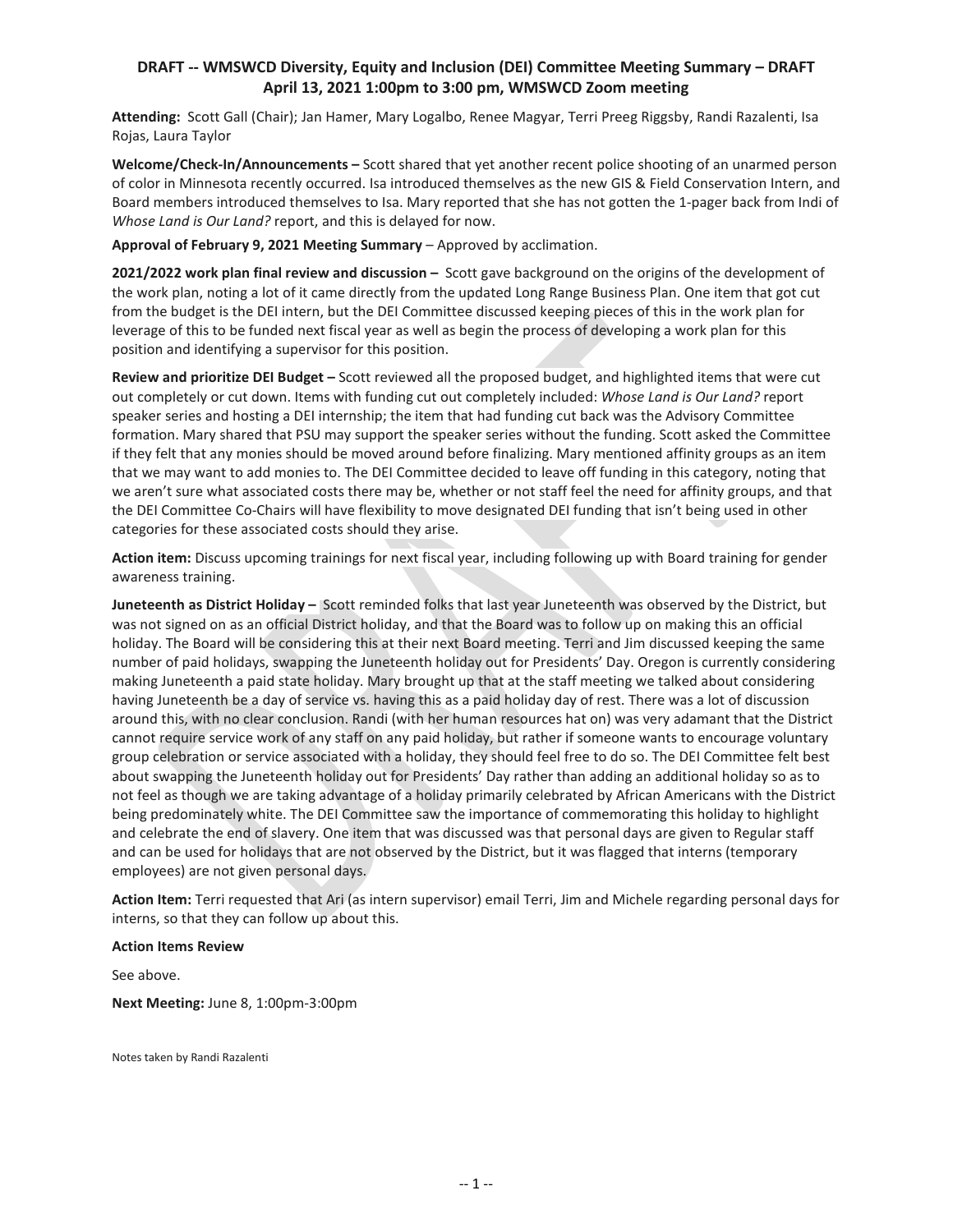#### **West Multnomah Soil & Water Conservation District Long Range Business Plan, 2021-2025**

**Final Board Review Draft – May 10, 2021** 

#### *Measures of Success*  Green text: Already covered in workplan; Red text: Consider committee role, if any

| STRATEGIC DIRECTION 1 - Embed equity and inclusion in all that we are and all that we do.                                                                               |                                                                                                                                     |                                                                                                                                                            |                                                                                                                 |                                         |                                         |  |  |
|-------------------------------------------------------------------------------------------------------------------------------------------------------------------------|-------------------------------------------------------------------------------------------------------------------------------------|------------------------------------------------------------------------------------------------------------------------------------------------------------|-----------------------------------------------------------------------------------------------------------------|-----------------------------------------|-----------------------------------------|--|--|
| <b>Success Criteria</b>                                                                                                                                                 | <b>Measures of Success</b>                                                                                                          |                                                                                                                                                            |                                                                                                                 |                                         |                                         |  |  |
|                                                                                                                                                                         | <b>LRBP</b> Year 1                                                                                                                  | <b>LRBP Year 2</b>                                                                                                                                         | <b>LRBP</b> Year 3                                                                                              | <b>LRBP Year 4</b>                      | <b>LRBP Year 5</b>                      |  |  |
| Internal staff and board<br>diversification and capacity<br>development                                                                                                 | Plan developed for<br>a diverse advisory<br>committee;<br>Capacity<br>developed with<br>trainings and<br>facilitated<br>discussions | Relationships<br>developed with<br>potential advisory<br>committee<br>members; Analysis<br>of 2020 census<br>and District<br>demographic data<br>completed | Form & convene a<br>diverse standing<br>advisory<br>committee; Set<br>board & staff<br>diversification<br>goals | Convene formed<br>advisory<br>committee | Convene formed<br>advisory<br>committee |  |  |
| Service benefits are<br>increased for historically<br>underserved communities                                                                                           | District-wide<br>assessments of<br>program benefits<br>and access issues                                                            | Develop plans to<br>address<br>assessment<br>findings. Complete<br>website<br>accessibility and<br>other updates                                           | Annually evaluate the distribution and receipt of benefits<br>with advisory committee                           |                                         |                                         |  |  |
| Favor the award of contracts<br>for hired services and other<br>purchases from Minority<br><b>Business Enterprises (MBE)</b><br>and Women Business<br>Enterprises (WBE) | Evaluate the % of<br>contracts and<br>purchases from<br>MBE & WBE with<br>respect to number<br>and value awarded                    | Maintain or increase % contacts and purchases from MBE & WBE                                                                                               |                                                                                                                 |                                         |                                         |  |  |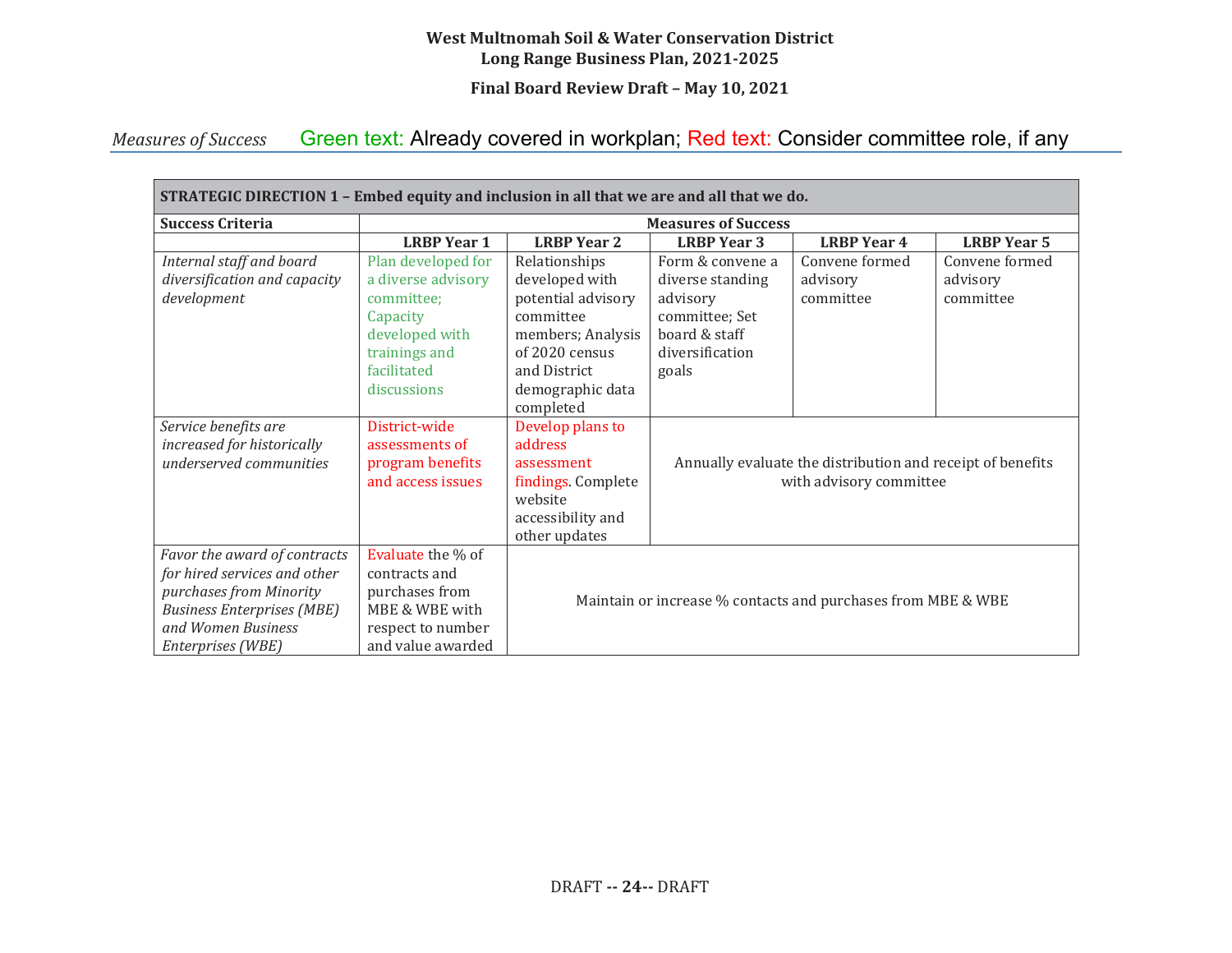#### **West Multnomah Soil & Water Conservation District Long Range Business Plan, 2021-2025**

## **Final Board Review Draft – May 10, 2021**

| STRATEGIC DIRECTION 2 - Ensure we are welcoming, adaptable, supportive, viable, effective, and sustainable in our practices. |                                                                                                                                                                                            |                                                                                                                                               |                                                                                                                                                                                               |                                                                                                                     |                                                                                                                                                                                               |  |  |
|------------------------------------------------------------------------------------------------------------------------------|--------------------------------------------------------------------------------------------------------------------------------------------------------------------------------------------|-----------------------------------------------------------------------------------------------------------------------------------------------|-----------------------------------------------------------------------------------------------------------------------------------------------------------------------------------------------|---------------------------------------------------------------------------------------------------------------------|-----------------------------------------------------------------------------------------------------------------------------------------------------------------------------------------------|--|--|
| <b>Success Criteria</b>                                                                                                      | <b>Measures of Success</b>                                                                                                                                                                 |                                                                                                                                               |                                                                                                                                                                                               |                                                                                                                     |                                                                                                                                                                                               |  |  |
|                                                                                                                              | <b>LRBP Year 1</b>                                                                                                                                                                         | <b>LRBP Year 2</b>                                                                                                                            | <b>LRBP</b> Year 3                                                                                                                                                                            | <b>LRBP Year 4</b>                                                                                                  | <b>LRBP Year 5</b>                                                                                                                                                                            |  |  |
| Staff work-life balance                                                                                                      | Staff surveys show<br>they feel healthy<br>about work-life<br>balance; Create and<br>evaluate realistic<br>annual work plan;<br>Ensure regular<br>communication-<br>feedback<br>processes. | Create and<br>evaluate realistic<br>annual work plan;<br>Ensure regular<br>communication-<br>feedback<br>processes.                           | Staff surveys show<br>they feel healthy<br>about work-life<br>balance; Create<br>and evaluate<br>realistic annual<br>work plan; Ensure<br>regular<br>communication-<br>feedback<br>processes. | Create and<br>evaluate realistic<br>annual work plan;<br>Ensure regular<br>communication-<br>feedback<br>processes. | Staff surveys show<br>they feel healthy<br>about work-life<br>balance, Create<br>and evaluate<br>realistic annual<br>work plan; Ensure<br>regular<br>communication-<br>feedback<br>processes. |  |  |
| Safety                                                                                                                       | All incidents are reported in a timely manner with corrective and preventative action taken                                                                                                |                                                                                                                                               |                                                                                                                                                                                               |                                                                                                                     |                                                                                                                                                                                               |  |  |
| Efficiency and effectiveness                                                                                                 | Maintain detailed<br>job descriptions;<br>Identify and<br>implement<br>workflow auditing;<br>Complete annual<br>performance<br>evaluations                                                 | Maintain detailed<br>job descriptions;<br>Identify and<br>implement<br>workflow<br>auditing; Complete<br>annual<br>performance<br>evaluations | Maintain detailed<br>job descriptions;<br>Respond to<br>workflow<br>auditing;<br>Complete annual<br>performance<br>evaluations                                                                | Maintain detailed<br>job descriptions;<br>complete annual<br>performance<br>evaluations                             | Maintain detailed<br>job descriptions;<br>Complete annual<br>performance<br>evaluations:<br><b>Develop Business</b><br>Continuity Plan in<br>the event of a<br>disaster                       |  |  |
| Staff and board feel<br>welcomed                                                                                             | Exit interviews &<br>new staff<br>interviews/surveys<br>report out a<br>welcoming<br>environment                                                                                           | Affinity group<br>needs and<br>potential<br>partners are<br>identified.                                                                       | Develop and<br>support affinity<br>groups that meet<br>our needs.<br>Website updates<br>show a wider<br>diversity of<br>perspectives.                                                         | Develop and<br>support affinity<br>groups that meet<br>our needs.                                                   | Develop and<br>support affinity<br>groups that meet<br>our needs.                                                                                                                             |  |  |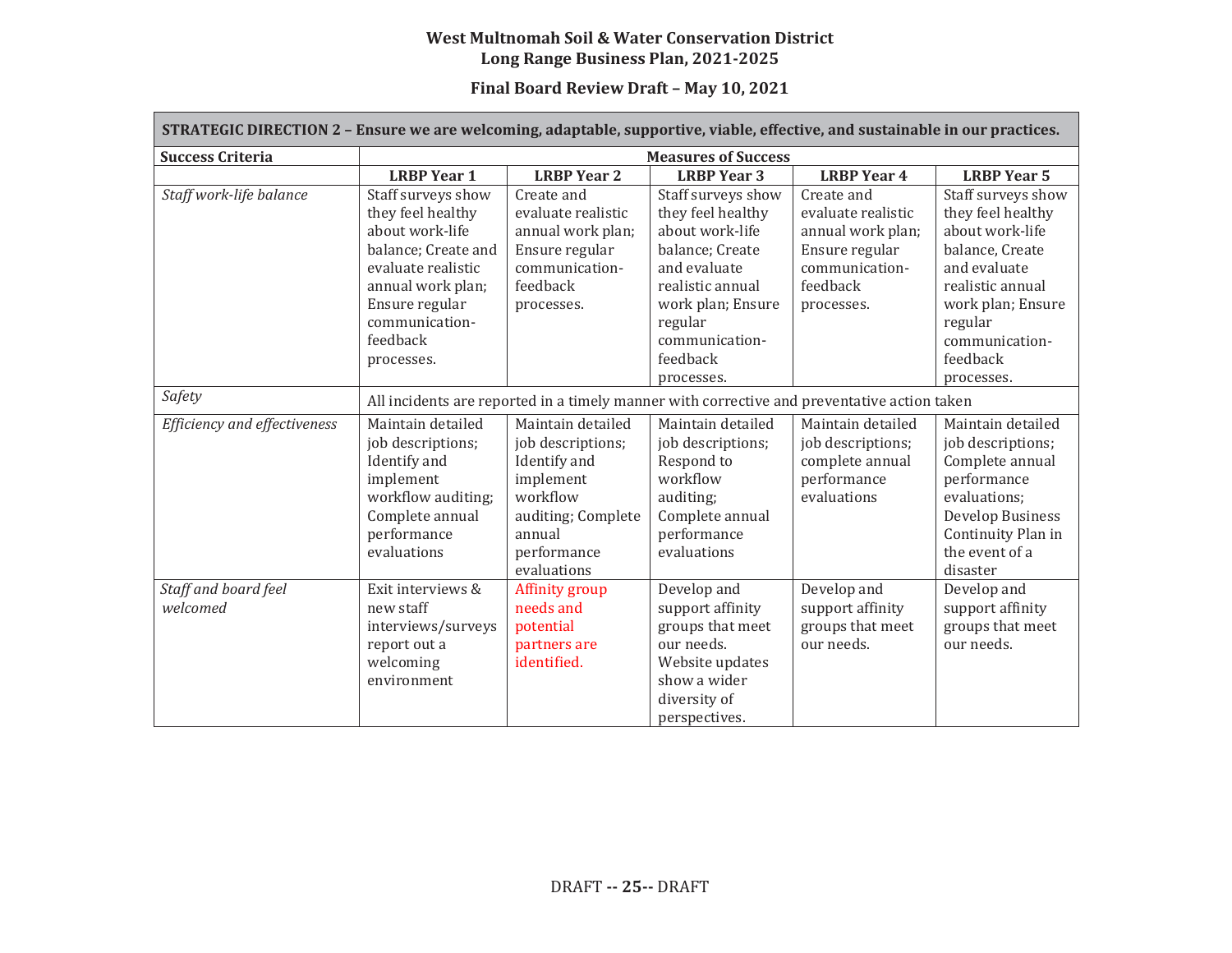#### **West Multnomah Soil & Water Conservation District Long Range Business Plan, 2021-2025**

## **Final Board Review Draft – May 10, 2021**

| STRATEGIC DIRECTION 4 - Share conservation information so people have the knowledge and confidence to take action. |                                                                                                                                                                                                         |                                                                                                          |                                                                                                                                                                                                                   |                                                                                           |                                                                                                                                                                                                                  |  |  |
|--------------------------------------------------------------------------------------------------------------------|---------------------------------------------------------------------------------------------------------------------------------------------------------------------------------------------------------|----------------------------------------------------------------------------------------------------------|-------------------------------------------------------------------------------------------------------------------------------------------------------------------------------------------------------------------|-------------------------------------------------------------------------------------------|------------------------------------------------------------------------------------------------------------------------------------------------------------------------------------------------------------------|--|--|
| <b>Success Criteria</b>                                                                                            | <b>Measures of Success</b>                                                                                                                                                                              |                                                                                                          |                                                                                                                                                                                                                   |                                                                                           |                                                                                                                                                                                                                  |  |  |
|                                                                                                                    | <b>LRBP</b> Year 1                                                                                                                                                                                      | <b>LRBP Year 2</b>                                                                                       | <b>LRBP</b> Year 3                                                                                                                                                                                                | <b>LRBP Year 4</b>                                                                        | <b>LRBP Year 5</b>                                                                                                                                                                                               |  |  |
| Understandable & culturally<br>accessible                                                                          | Work with<br>Community<br>Engagement<br>Liaisons (CELs) to<br>develop<br>communications<br>plan                                                                                                         | Complete CELs-<br>guided<br>communications<br>plan                                                       | District website<br>redesign is<br>complete;<br>Translate<br>materials<br>according to<br>communications<br>plan                                                                                                  | Deliver a CELs-vetted and -guided<br>communication plan that reaches<br>broader audiences |                                                                                                                                                                                                                  |  |  |
| Science-based credible<br>information that includes<br>other, non-dominant culture<br>ways of knowing              | 10 conservation<br>plans completed;<br>Technical staff<br>participate in at<br>least one training<br>or opportunity<br>that involves<br>learning about<br>Traditional<br>Ecological<br>Knowledge (TEK). | 10 conservation<br>plans completed;<br>Review feasibility<br>of tribal liaison for<br>board and/or staff | 10 conservation<br>plans completed;<br>Technical staff<br>participate in at<br>least one training<br>or opportunity<br>that involves<br>learning about<br>TEK; Pursue tribal<br>liaison for board<br>and/or staff | 10 conservation<br>plans completed                                                        | 10 conservation<br>plans completed;<br>Evaluate invasive<br>species priorities,<br>tactics, and<br>messaging with<br>increased<br>indigenous<br>cultural<br>perspectives<br>gained through<br>regional dialogue. |  |  |